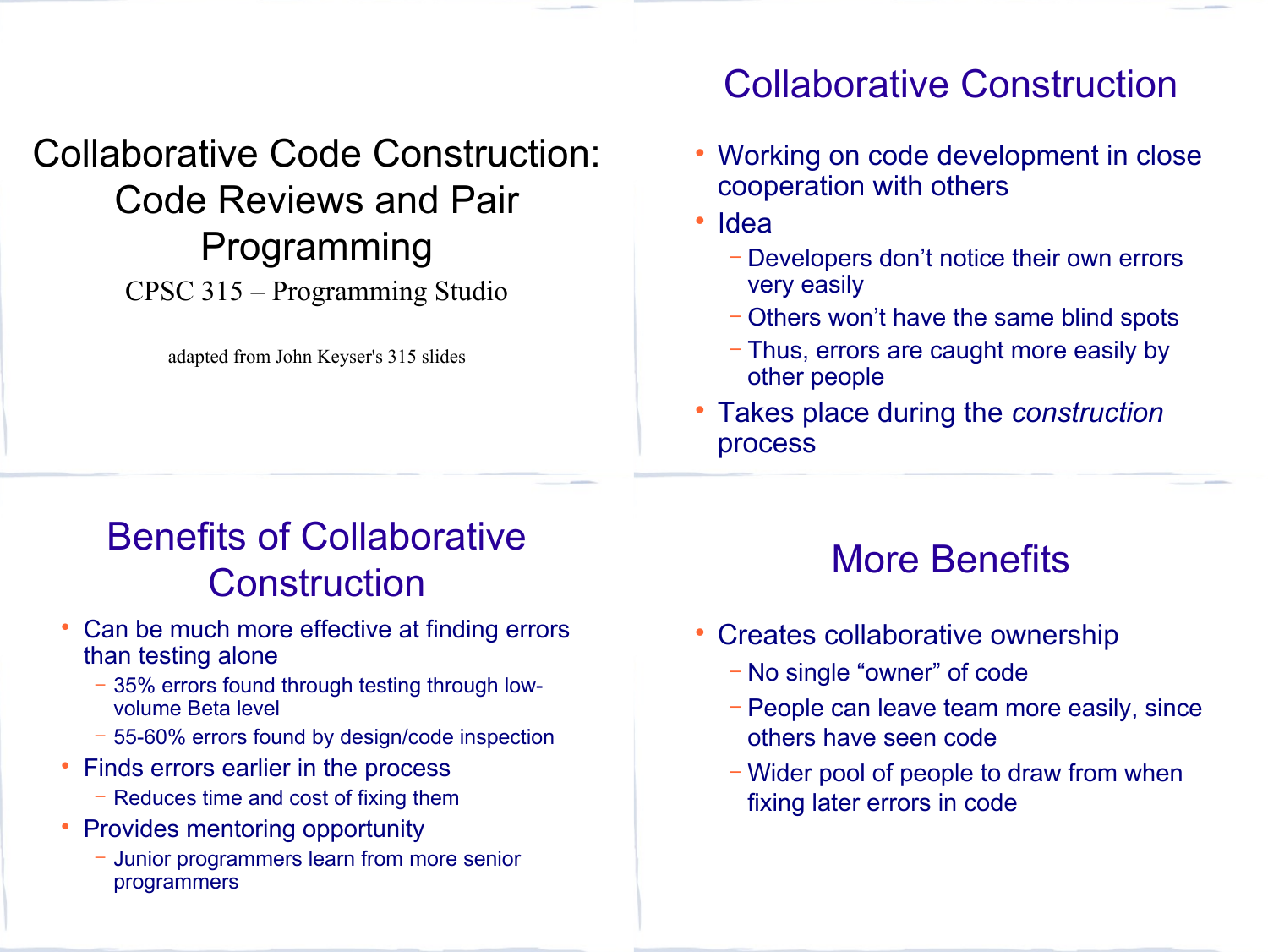# Some Types of Collaborative Construction

- Formal inspections
- Walkthroughs
- Code reading
- Pair programming

# Code Reviews

- Method shown to be extremely effective in finding errors
	- − ratio of time spent in review vs. later testing and error correction ranges from 1:20 to 1:100
	- − Reduced defect correction from 40% of budget to 20%
	- − Maintenance costs of inspected code is 10% of non-inspected code
	- − Changes done with review: 95% correct vs. 20% without
	- − Reviews cut errors by anywhere from 20% to 80%
	- − Several others (examples from *Code Complete*)

# Reviews vs. Testing

- Finds different types of problems than testing
	- − Unclear error messages
	- − Bad commenting
	- − Hard-coded variable names
	- − Repeated code patterns
- Only high-volume beta testing (and prototyping) find more errors than formal inspections
- Inspections typically take 10-15% of budget, but usually reduce overall project cost

## Formal Inspection **Characteristics**

- Focus on *detection*, not correction
- Reviewers prepare ahead of time and arrive with a list of what they've discovered
	- − Don't meet unless everyone is prepared
- Distinct roles assigned to participants
	- − Stick to these roles during review
- Data is collected and fed into future reviews
	- − Checklists focus reviewers' attention on common past problems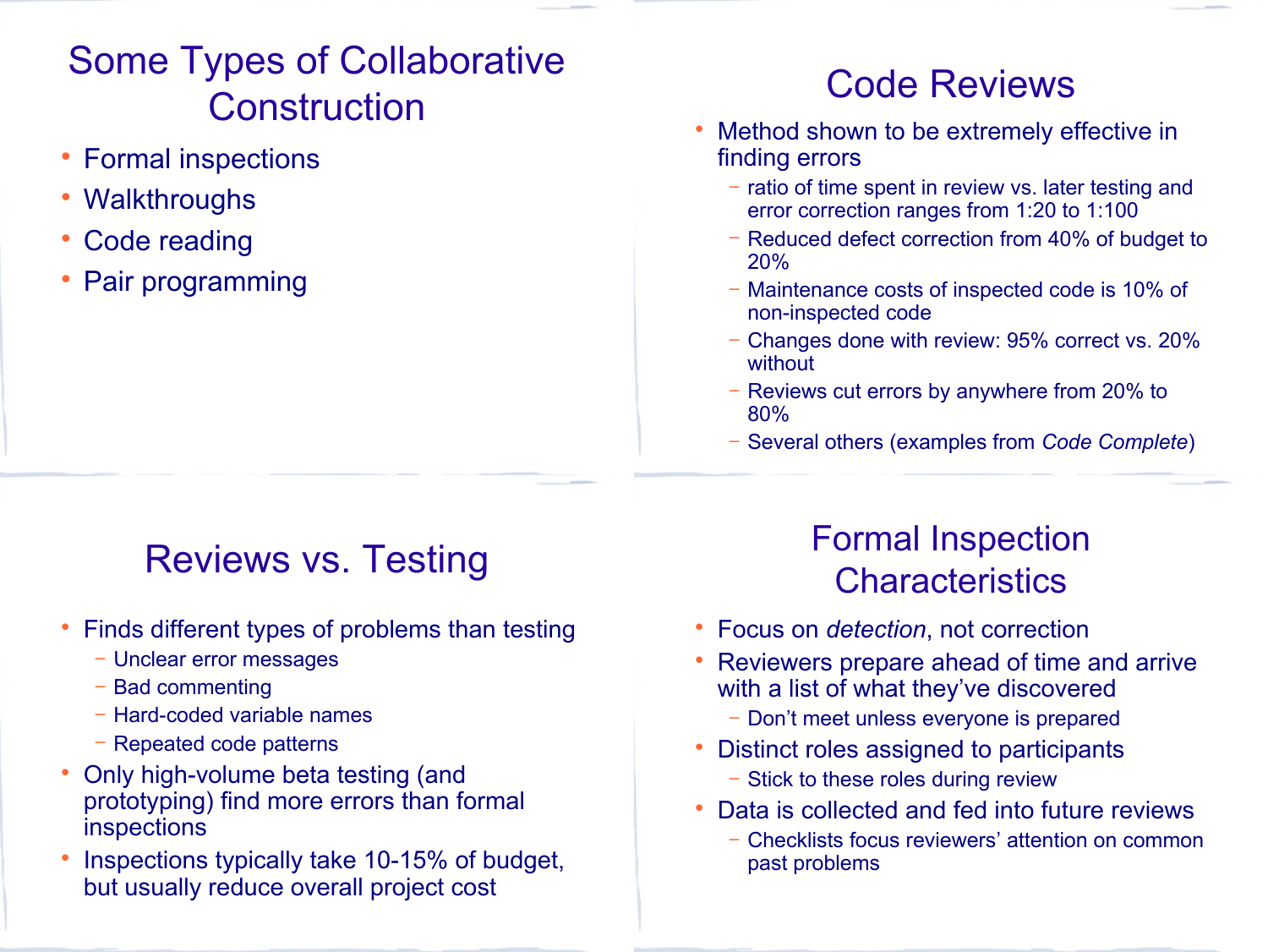# Roles during Inspection

- Moderator
- Author
- Reviewer(s)
- Scribe
- Management
- 3 people min
- ~6 people max

## Roles during Inspection

- Moderator
- Author
- Reviewer(s)
- Scribe
- Management
- 3 people min
- ~6 people max
- Keeps review moving – Not too fast or slow
- Technically competent
- Handles all meeting details
	- distributing design/code
	- distributing checklist
	- Setting up room
	- Report and followup

# Roles during Inspection

- Moderator
- Author
- Reviewer(s)
- Scribe
- Management
- 3 people min
- ~6 people max
- Plays minor role
	- Design/Code should speak for itself
- Should explain parts that aren't clear
	- But this alone can be a problem
	- Explain why things that seem to be errors aren't
- Might present overview

# Roles during Inspection

- Moderator
- Author
- Reviewer(s)
- Scribe
- Management
- 3 people min
- ~6 people max
- Interest in code but not an author
- Find errors during preparation
- Find more errors during meeting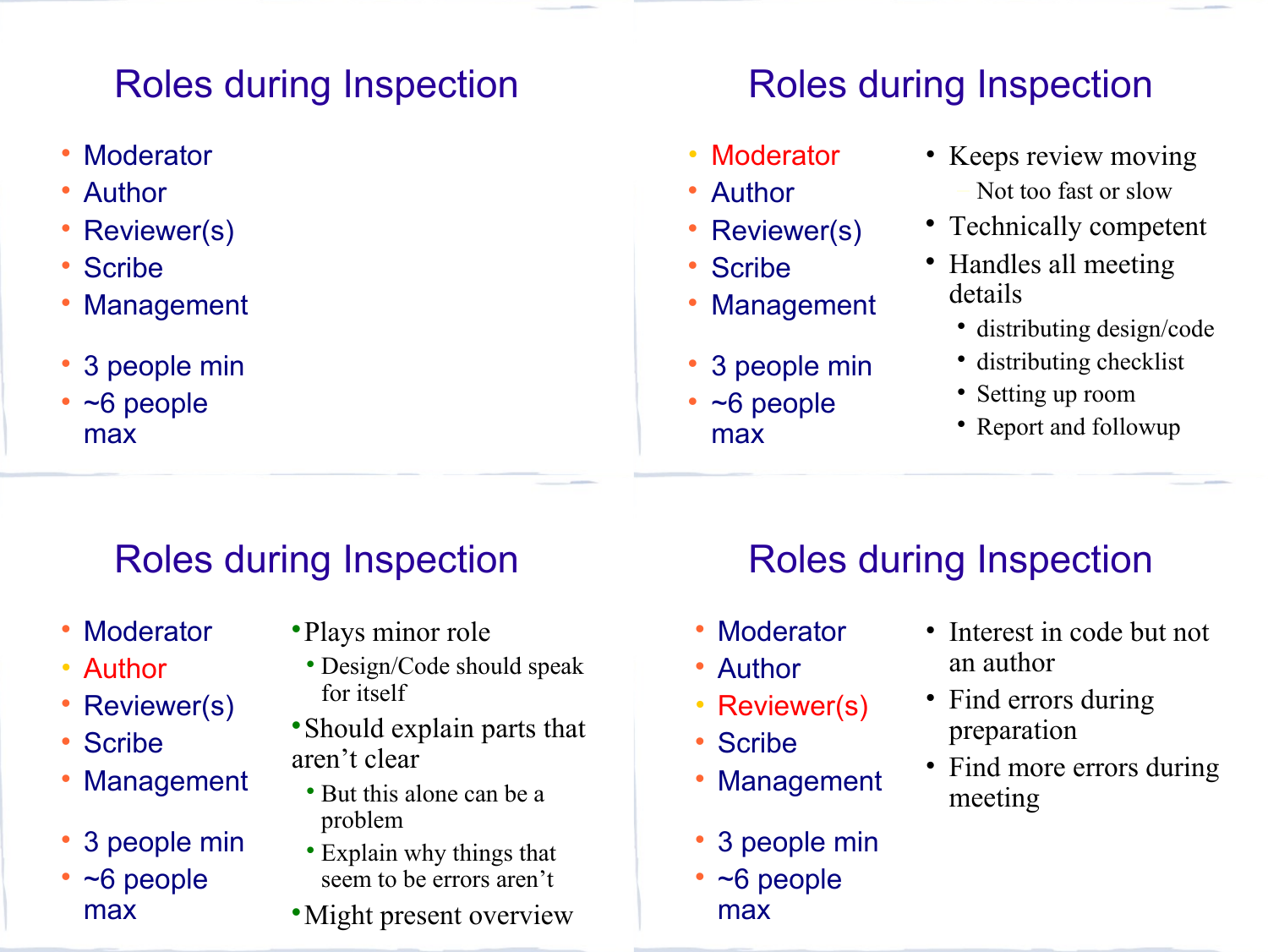## Roles during Inspection

- Moderator
- Author
- Reviewer(s)
- Scribe
- Management
- 3 people min
- ~6 people max
- Records errors found and action assigned or planned
- Should not be moderator or author

### Roles during Inspection

- Moderator
- Author
- Reviewer(s)
- Scribe
- Management
- 3 people min
- ~6 people max
- Usually should not be involved
	- Changes from technical to political meeting
- Might need to see results of meeting

#### Stages of Inspection – Planning

- Author gives code/design to moderator
- Moderator then:
	- − chooses reviewers
	- − ensures code is appropriate for review
		- e.g. line numbers printed
	- − distributes code and checklist
	- − sets meeting time

#### Stages of Inspection – **Overview**

- If reviewers aren't familiar with code at all, can have overview
- Author gives a brief description of technical requirements for code
- Separate from review meeting
- Can have negative consequences
	- − Groupthink
	- − Minimize points that should be more important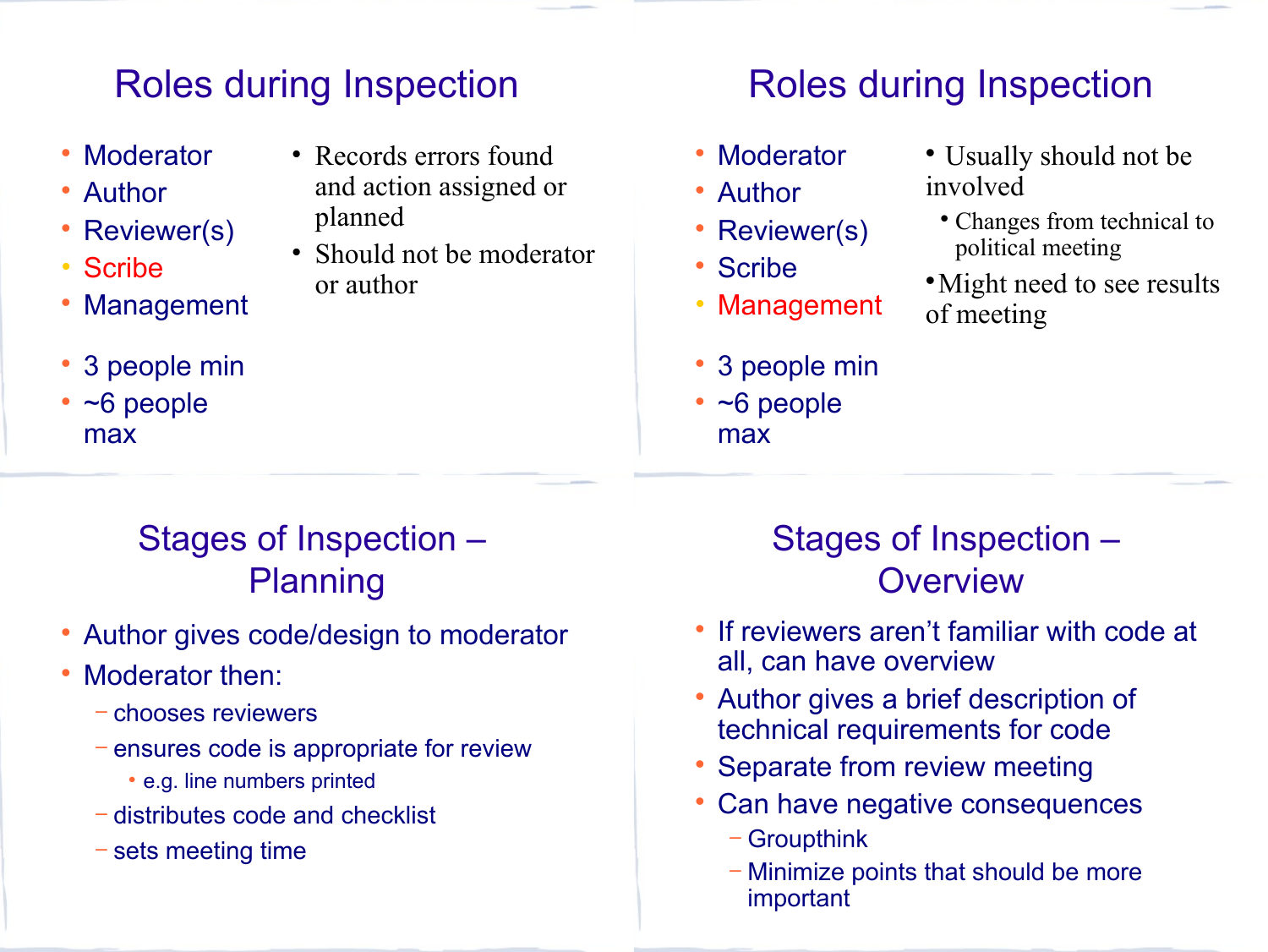#### Stages of Inspection – **Preparation**

- Reviewers work alone to scrutinize for errors
	- − Checklist can guide examination
- Depending on code, review rate varies
	- − 125 to 500 lines per hour
- Reviewers can have varied "roles"
	- − be assigned "perspective"
		- e.g. evaluate from user's view, or from designer's view
	- − evaluate different scenarios
		- e.g. describe what code does, or whether requirement is met
	- − read code/design in certain order/way
		- e.g. top-down, or bottom-up

#### Stages of Inspection – Inspection Meeting

- A reviewer chosen to paraphrase design or read code
	- − Explain all logic choices in program
- Moderator keeps things moving/focused
- Scribe records errors when found
	- − Record type and severity
- Don't discuss solutions!
	- − Only focus is on *identifying* problems
	- Sometimes don't even discuss if it actually is an error if it seems like one, it is one
- No more than 1 per day, about a 2 hour limit

# Stages of Inspection – "Third Hour" meeting

- Depending on interest/stake of reviewers, possibly hold a *separate* followup meeting
	- − Immediately after inspection meeting
- Focus here is to discuss possible solutions

#### Stages of Inspection – Inspection Report

- Moderator produces report shortly after meeting
	- − List of defects, types, and severity
- Use this report to update checklist to be used in future inspections
	- − List main types of errors commonly found
	- − No more than 1 page total length
- Collect data on time spent and number of errors
	- − Helps evaluate how well things work, justify effort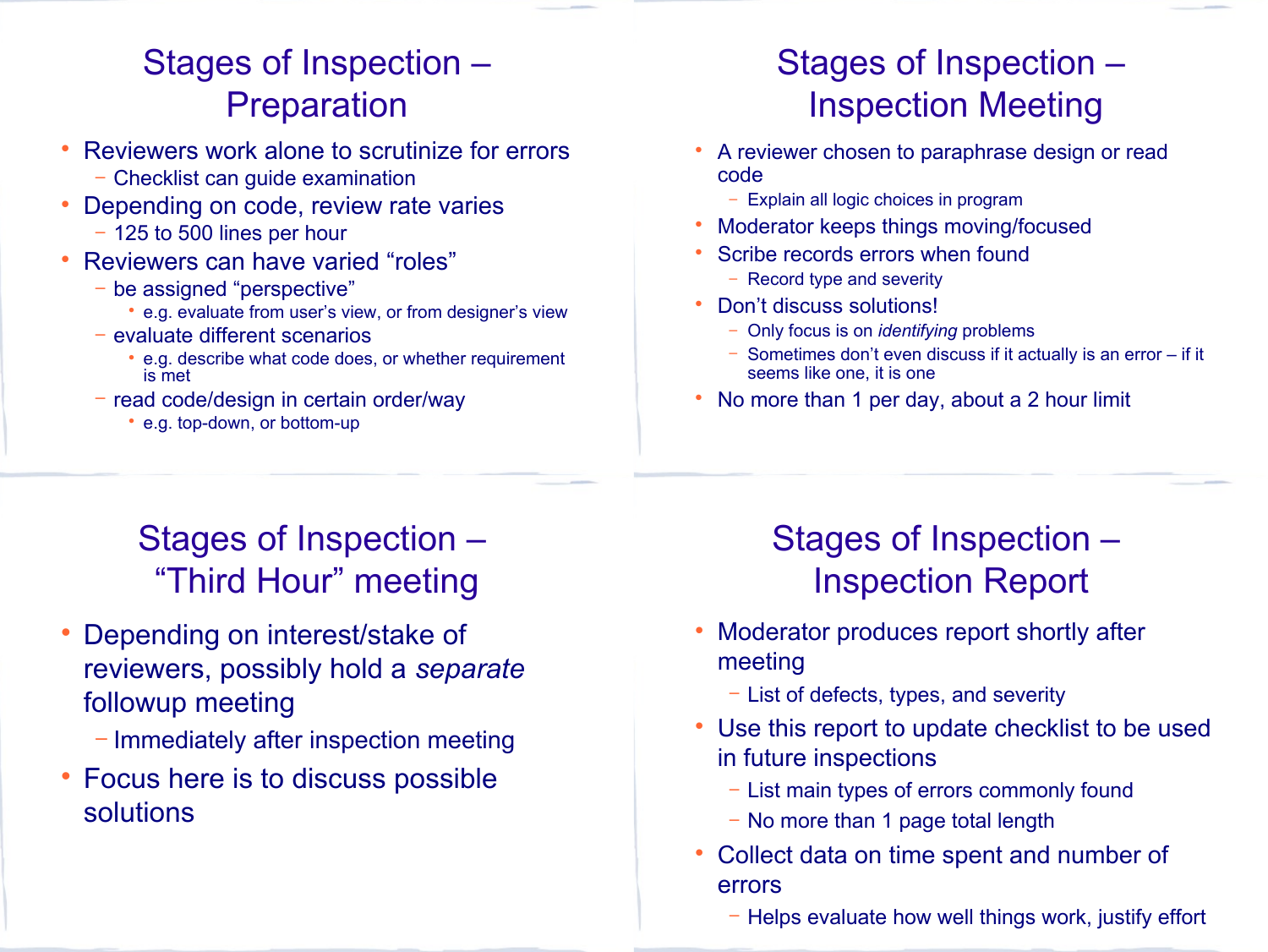#### Stages of Inspection – Rework

- Moderator assigns defects to someone to repair
	- − Usually the author

#### Stages of Inspection – Follow-Up

- Moderator verifies that work assigned was carried out.
- Depending on number and severity of errors, could take different forms:
	- − Just check with author that they were fixed
	- − Have reviewers check over the fixes
	- − Start cycle over again

# Adjusting Inspections Over Time

#### Organizations will have characteristics of code unique to them

- Density of code determines how fast reviewers and inspection meeting can go (application tends to be faster than system code/design)
- − Checklists highlight common problems
- Measure effect of any changes
	- Evaluate whether they actually improved process

## Inspections and Human Egos

- Point is to improve code
	- − Not debate alternative implementations
	- − Not discuss who is wrong/right
	- − Moderator needs to control discussion
- Author needs to be able to take criticism of code
	- − May have things mentioned that aren't "really" errors
	- − Don't debate and defend work during review
- Reviewers need to realize the code is not "theirs"
	- − Up to author (or someone else) to determine fix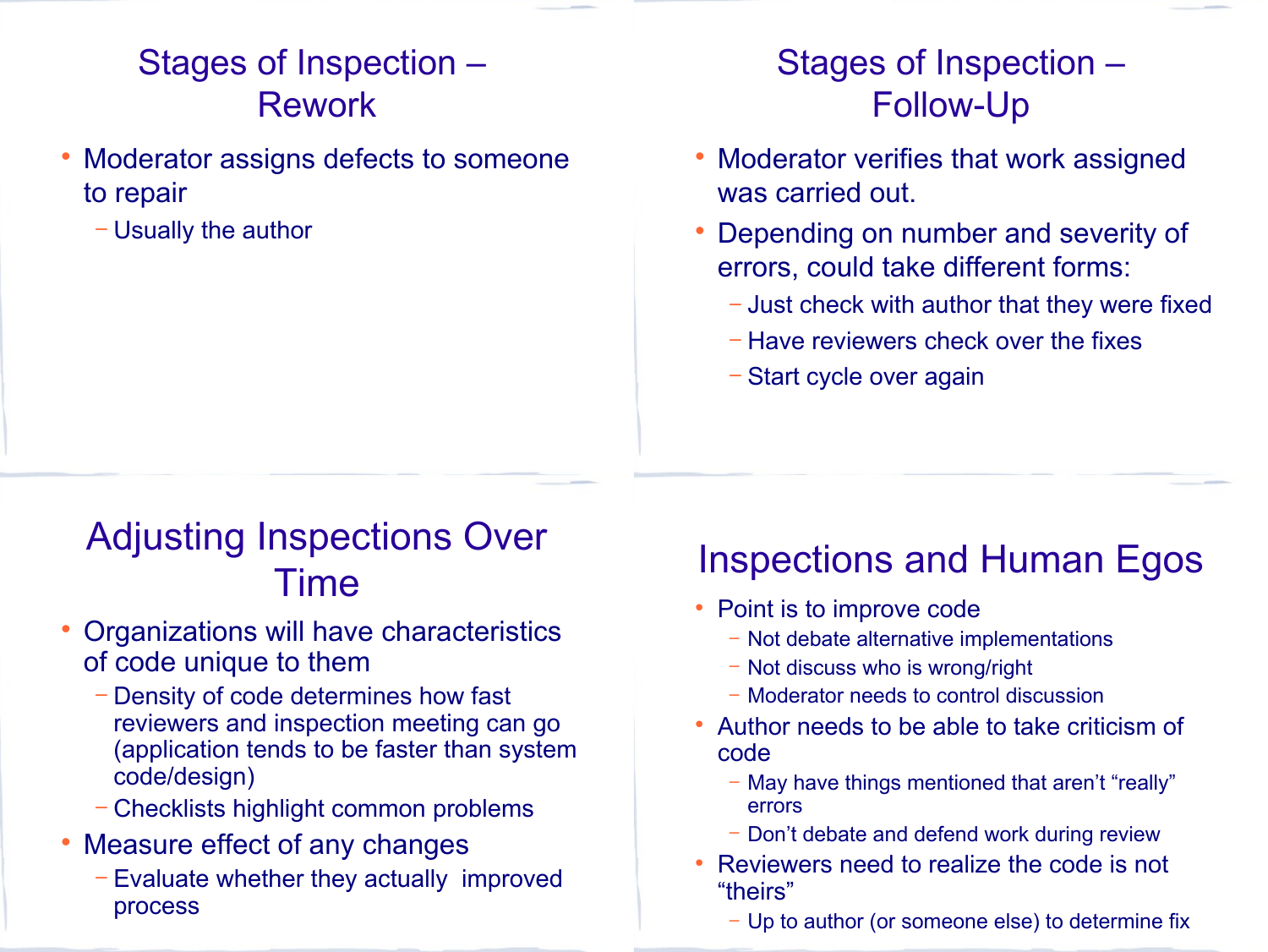## **Walkthroughs**

- Alternative to formal code inspection
- Vague term, many interpretations − Less formal than inspections, though
- Usually hosted and moderated by author
- Chance for senior and junior programmers to mix
- Like inspection:
	- − Preparation required
	- − Focus on technical issues
	- − Goal is detection, not correction
	- − No management

# Walkthrough Evaluation

- In best cases, can match formal code inspections in quality
- In worst cases, can lower productivity, eating more time than saved
- Can work well for large groups
- Can work well when bringing in "outsiders"

# Code Reading

- Alternative to inspections and walkthroughs
- Author gives out code to two or more reviewers
- They read independently
- Meeting held for everyone
	- − Reviewers present what they've found, but don't do a code walkthrough

# Code Reading Evaluation

- Most errors tend to be found in individual review
	- − Reduces effort and overhead of managing group dynamics at inspection meeting
	- − Maximizes productive effort per person time not wasted in meetings where others are speaking
- Works well for geographically distributed reviewers